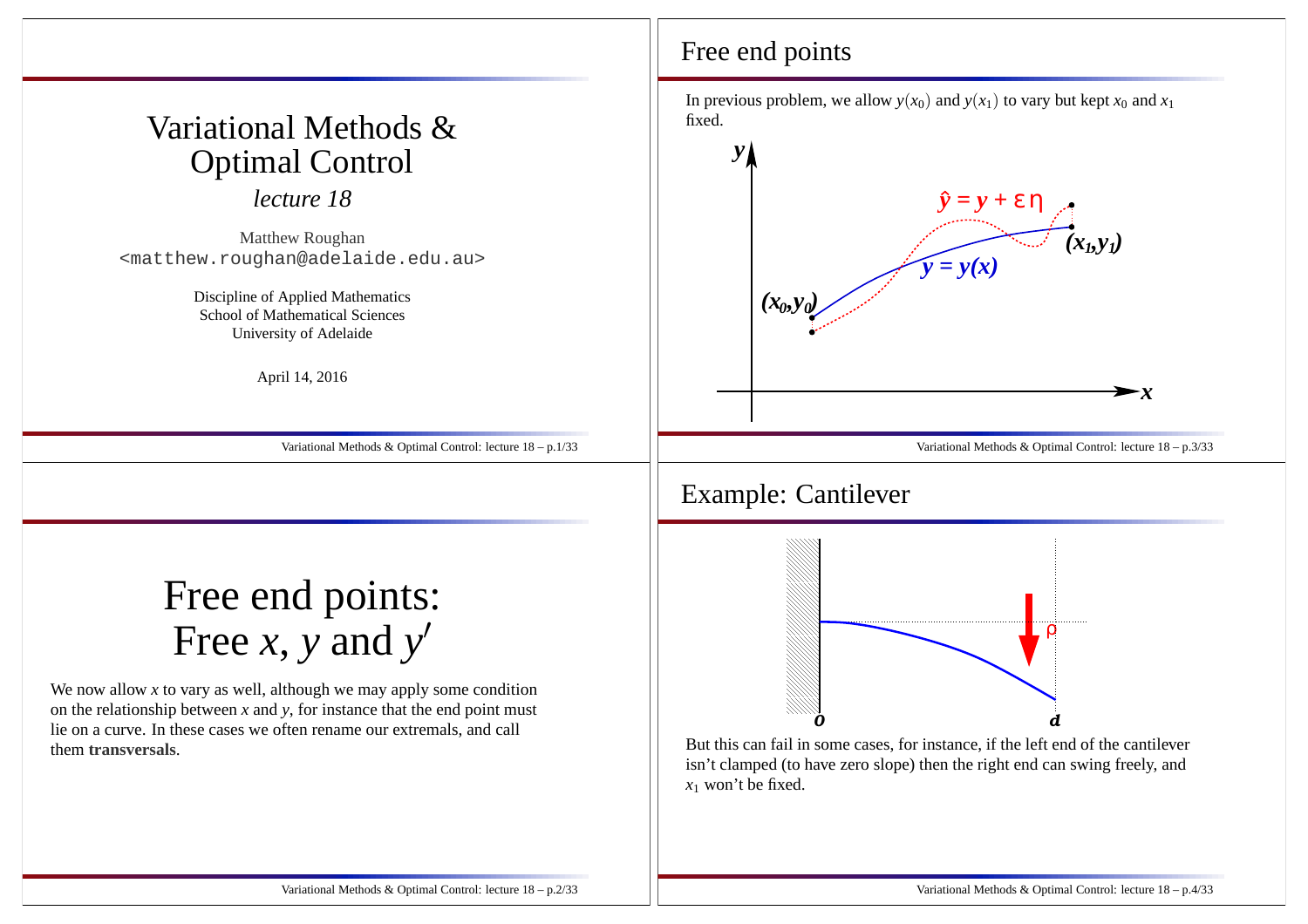#### Free end points

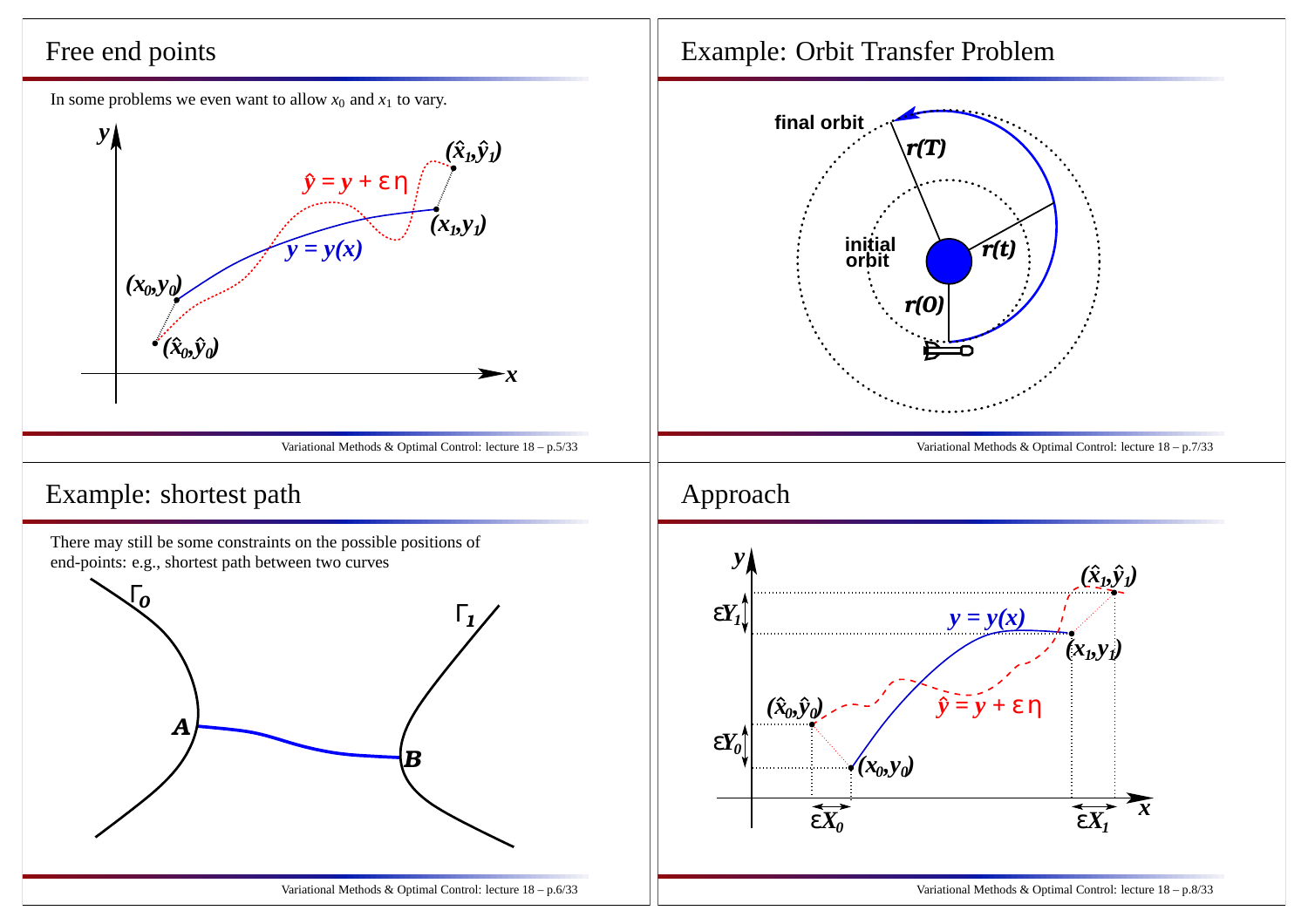#### Extension of *y*

Define  $\tilde{x}_0 = \min(x_0, \hat{x}_0)$  and  $\tilde{x}_1 = \max(x_1, \hat{x}_1)$ We can use Taylor's theorem to extend *y* onto the interval  $[\tilde{x}_0, \tilde{x}_1]$ , e.g.

| $\int y(x)$                                                                                                                                                                                                                                             | if $x \in [x_0, x_1]$ |
|---------------------------------------------------------------------------------------------------------------------------------------------------------------------------------------------------------------------------------------------------------|-----------------------|
|                                                                                                                                                                                                                                                         |                       |
| $y(x) = \begin{cases} y(x_1) + (x - x_1)y'(x_1) + \frac{(x - x_1)^2}{2}y''(x_1) + \cdots & \text{if } x \in (x_1, \tilde{x}_1] \\ y(x_0) + (x_0 - x)y'(x_0) + \frac{(x_0 - x)^2}{2}y''(x_0) + \cdots & \text{if } x \in [\tilde{x}_0, x_0] \end{cases}$ |                       |
|                                                                                                                                                                                                                                                         |                       |

For instance, if the perturbed end-point  $\hat{x_0} < x_0$ , we get

$$
y(\hat{x_0}) = y(x_0) - \varepsilon X_0 y'(x_0) + O(\varepsilon^2)
$$

We can likewise extend the perturbed curve  $\hat{v}$ .

#### Variational Methods & Optimal Control: lecture 18 – p.9/33

# Extension of *y*



#### Distance

However, we can no longer define distance as simply

 $\blacktriangleright$  previous definition  $d(y,$  *<sup>y</sup>*<sup>ˆ</sup>) <sup>=</sup> ||*<sup>y</sup>*−*y*<sup>ˆ</sup>|| where the norm could be defined in <sup>a</sup> number of ways, but anexample might be

$$
\|y - \hat{y}\| = \int_{x_0}^{x_1} |y(x) - \hat{y}(x)| dx
$$

- $\triangleright$  *x*<sub>0</sub> and *x*<sub>1</sub> can vary now, so the range of integral is not well defined anymore
- ► if we just extend *y* to new interval, we don't take proper account of distortion from difference in *<sup>x</sup>* end-points

Variational Methods & Optimal Control: lecture 18 – p.11/33

#### New distance

New distance metric

$$
d(y,\hat{y}) = ||y-\hat{y}|| + |\mathbf{p}_0 - \hat{\mathbf{p}}_0| + |\mathbf{p}_1 - \hat{\mathbf{p}}_1|
$$

where we define

$$
|\mathbf{p}_k - \hat{\mathbf{p}}_k| = \sqrt{(x_k - \hat{x}_k)^2 + (y_k - \hat{y}_k)^2}
$$

We want allowed perturbations to be close to *<sup>y</sup>* (according to the distance defined above), but don't specify the end-points excep<sup>t</sup> to require they be $O(\varepsilon)$  apart, e.g.  $\hat{x}_k$ 

$$
\hat{x}_k = x_k + \varepsilon X_k
$$
  

$$
\hat{y}_k = y_k + \varepsilon Y_k
$$

so that 
$$
|\mathbf{p}_k - \hat{\mathbf{p}}_k| = \varepsilon \sqrt{X_k^2 + Y_k^2}
$$
, for  $k = 0, 1$ 

Variational Methods & Optimal Control: lecture 18 – p.12/33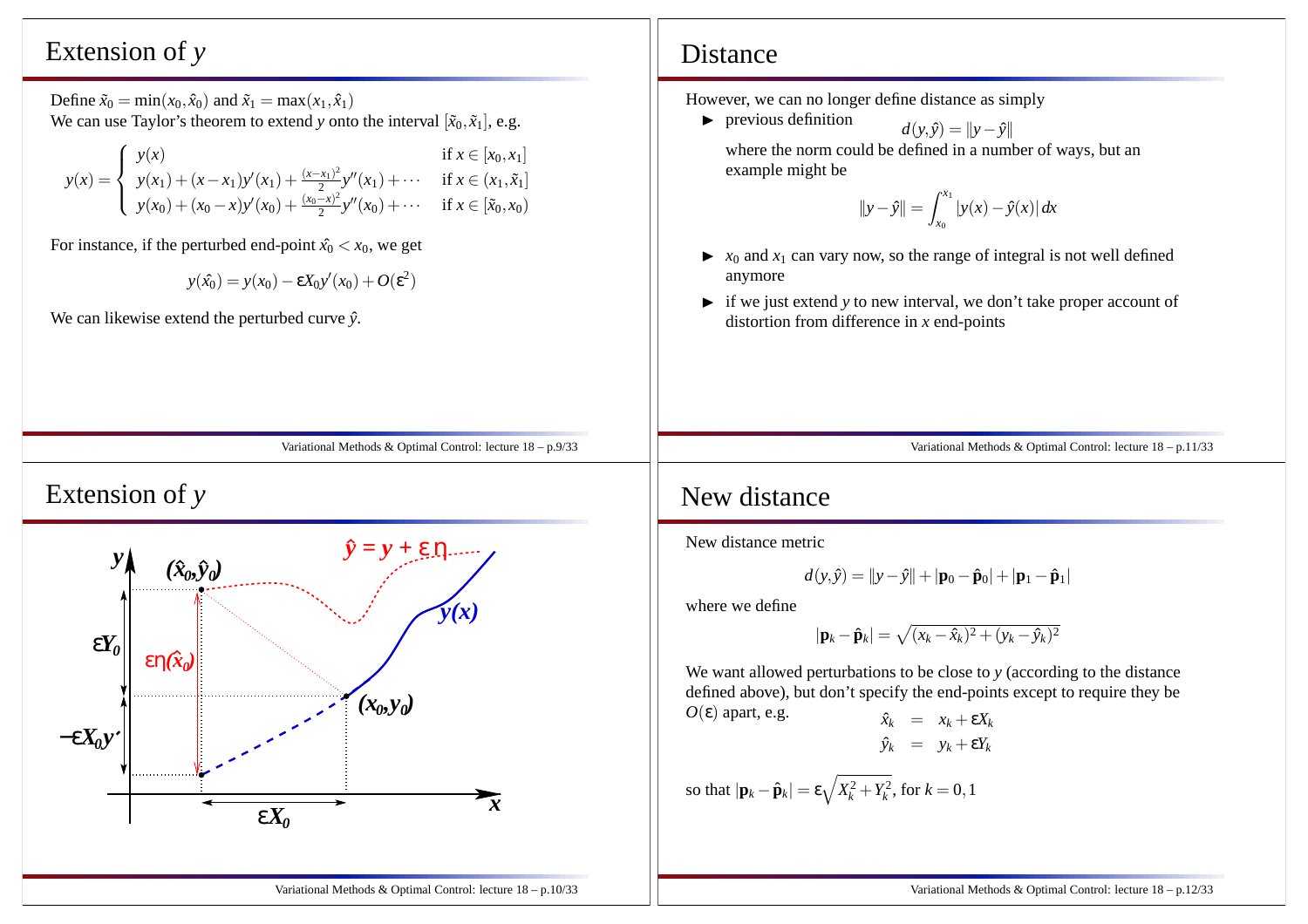#### Forming the first variation

$$
F\{\hat{y}\} - F\{y\} = \int_{\hat{x}_0}^{\hat{x}_1} f(x, \hat{y}, \hat{y}') dx - \int_{x_0}^{x_1} f(x, y, y') dx
$$
  
\n
$$
= \int_{x_0 + \epsilon X_0}^{x_1 + \epsilon X_1} f(x, \hat{y}, \hat{y}') dx - \int_{x_0}^{x_1} f(x, y, y') dx
$$
  
\n
$$
= \int_{x_0}^{x_1} f(x, \hat{y}, \hat{y}') - f(x, y, y') dx
$$
  
\n
$$
+ \int_{x_1}^{x_1 + \epsilon X_1} f(x, \hat{y}, \hat{y}') dx - \int_{x_0}^{x_0 + \epsilon X_0} f(x, \hat{y}, \hat{y}') dx
$$

#### Variational Methods & Optimal Control: lecture 18 – p.13/33

#### Forming the first variation

From earlier arguments

$$
\int_{x_0}^{x_1} f(x, \hat{y}, \hat{y}') - f(x, y, y') dx = \varepsilon \left[ \eta \frac{\partial f}{\partial y'} \Big|_{x_0}^{x_1} + \int_{x_0}^{x_1} \eta \left( \frac{\partial f}{\partial y} - \frac{d}{dx} \frac{\partial f}{\partial y'} \right) dx \right]
$$

and as <sup>ε</sup> is small

$$
\int_{x_1}^{x_1 + \epsilon X_1} f(x, \hat{y}, \hat{y}') dx = \epsilon X_1 f(x, y, y')|_{x_1} + O(\epsilon^2)
$$
  

$$
\int_{x_0}^{x_0 + \epsilon X_0} f(x, \hat{y}, \hat{y}') dx = \epsilon X_0 f(x, y, y')|_{x_0} + O(\epsilon^2)
$$

#### Forming the first variation

Therefore the first variation is

$$
\delta F(\eta, y) = \left[ \eta \frac{\partial f}{\partial y'} \right]_{x_0}^{x_1} + \int_{x_0}^{x_1} \eta \left( \frac{\partial f}{\partial y} - \frac{d}{dx} \frac{\partial f}{\partial y'} \right) dx + X_1 f(x, y, y') \Big|_{x_1} - X_0 f(x, y, y') \Big|_{x_0} + O(\varepsilon)
$$

But note that  $\left[\eta \frac{\partial f}{\partial y'}\right]_{x_0}^{x_1}$  is no longer simple to calculate because we don't fix *x*0 or *<sup>x</sup>*1.

- $\blacktriangleright$  how can we learn  $x_0$  and  $x_1$ ?
- $\triangleright$  we need a new natural boundary condition that will give us this.

Variational Methods & Optimal Control: lecture 18 – p.15/33

#### End-point compatibility

The perturbed end-points, and perturbation function  $\eta$  must satisfy certain conditions to be compatible.

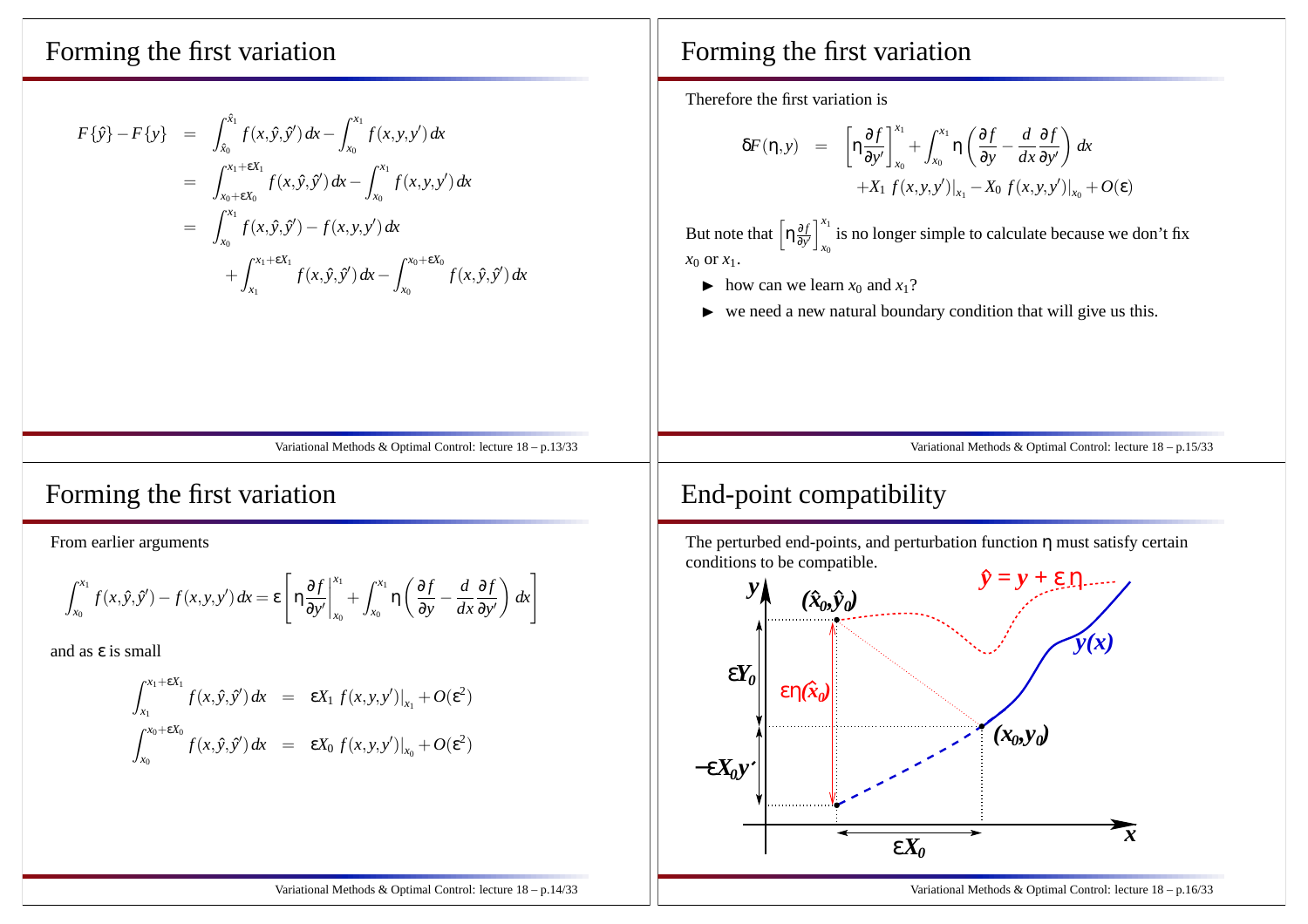#### End-point compatibility

Remember that

$$
\hat{x}_0 = x_0 + \varepsilon X_0
$$
  

$$
\hat{y}_0 = y_0 + \varepsilon Y_0
$$

Notice that

$$
\hat{y}_0 = \hat{y}(\hat{x}_0) = \hat{y}(x_0 + \varepsilon X_0) = y(x_0 + \varepsilon X_0) + \varepsilon \eta(x_0 + \varepsilon X_0)
$$

From Taylor's theorem, for small <sup>ε</sup>

$$
y(x_0 + \varepsilon X_0) = y(x_0) + \varepsilon X_0 y'(x_0) + O(\varepsilon^2)
$$
  
=  $y_0 + \varepsilon X_0 y'(x_0) + O(\varepsilon^2)$   

$$
\varepsilon \eta(x_0 + \varepsilon X_0) = \varepsilon \eta(x_0) + O(\varepsilon^2)
$$

Variational Methods & Optimal Control: lecture 18 – p.17/33

End-point compatibility

So

$$
y_0 + \varepsilon Y_0 = y_0 + \varepsilon X_0 y'(x_0) + \varepsilon \eta(x_0) + O(\varepsilon^2)
$$
  
\n
$$
\varepsilon Y_0 = \varepsilon X_0 y'(x_0) + \varepsilon \eta(x_0) + O(\varepsilon^2)
$$
  
\n
$$
\eta(x_0) = Y_0 - X_0 y'(x_0) + O(\varepsilon)
$$

Similarly

$$
\eta(x_1) = Y_1 - X_1 y'(x_1) + O(\epsilon)
$$

#### The First Variation

Substituting the end-point compatibility constraints into the first variationwe get

$$
\delta F(\eta, y) = \left[ \eta \frac{\partial f}{\partial y'} \right]_{x_0}^{x_1} + \int_{x_0}^{x_1} \eta \left( \frac{\partial f}{\partial y} - \frac{d}{dx} \frac{\partial f}{\partial y'} \right) dx \n+ X_1 f(x, y, y')|_{x_1} - X_0 f(x, y, y')|_{x_0} + O(\varepsilon) \n= \int_{x_0}^{x_1} \eta \left( \frac{\partial f}{\partial y} - \frac{d}{dx} \frac{\partial f}{\partial y'} \right) dx \n+ Y_1 \frac{\partial f}{\partial y'} \Big|_{x_1} - Y_0 \frac{\partial f}{\partial y'} \Big|_{x_0} \n+ X_1 \left( f - y' \frac{\partial f}{\partial y'} \right) \Big|_{x_1} - X_0 \left( f - y' \frac{\partial f}{\partial y'} \right) \Big|_{x_0} + O(\varepsilon)
$$

Variational Methods & Optimal Control: lecture 18 – p.19/33

#### Deriving Euler-Lagrange equations

The end-points are free, but this includes the case where they sit on theextremal, i.e. we can always choose the end-points so that  $X_k = Y_k = 0$ , for  $k = 0, 1$ . For instance, when  $X_0 = X_1 = Y_1 = Y_2 = 0$ , then the first variation collapses to

$$
\delta F(\eta, y) = \int_{x_0}^{x_1} \eta \left( \frac{\partial f}{\partial y} - \frac{d}{dx} \frac{\partial f}{\partial y'} \right) dx
$$

And so the E-L equations hold here.

Likewise, when  $X_1 = Y_1 = Y_2 = 0$ , but  $X_0 \neq 0$  we can see that this creates one of the natural boundary condition

$$
X_0\left(f - y'\frac{\partial f}{\partial y'}\right)\bigg|_{x_0} = 0
$$

Variational Methods & Optimal Control: lecture 18 – p.18/33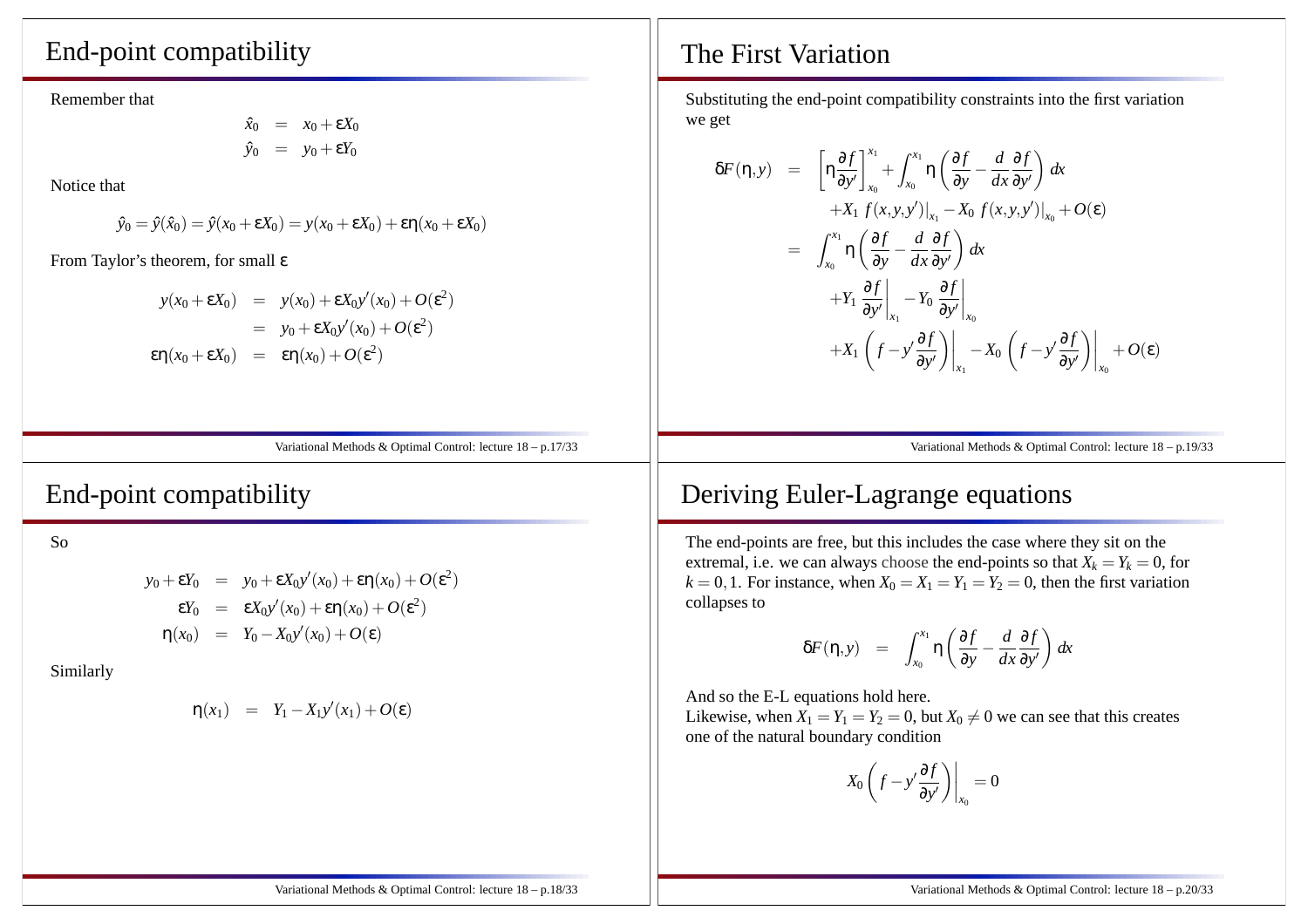#### Notation

Some notation

 $\blacktriangleright$  Hamiltonian

 $H = y' \frac{\partial f}{\partial y'} - f$ 

we saw the Hamiltonian *<sup>H</sup>* earlier.

 $\triangleright$  *p* is often identified with momentum of a particle, but we can use it for other systems as well.

$$
p = \frac{\partial f}{\partial y'}
$$

 $\blacktriangleright$ we'll replace the notations  $X_k$  and  $Y_k$  for  $k = 0, 1$  with

$$
\delta x(x_k) = X_k \quad \text{and} \quad \delta y(y_k) = Y_k
$$

Variational Methods & Optimal Control: lecture 18 – p.21/33

## The Euler-Lagrange equations

As before, we can always choose the end-points so that  $X_k = Y_k = 0$ , for  $k = 0, 1$ , so that the Euler-Lagrange equation

$$
\frac{\partial f}{\partial y} - \frac{d}{dx} \frac{\partial f}{\partial y'} = 0
$$

must be satisfied plus the additional constraints:

$$
\left[p\delta y - H \delta x\right]_{x_0}^{x_1} = 0
$$

#### Including constraints

Typically the end-points satisfy some set of constraints, in the mostgeneral form  $g(x_0, y_0, x_1, y_1) = 0$ , but often these constraints separate to constraint <sup>a</sup> single end-point, e.g. we have constraints

$$
g_k(x_j,y_j)=0
$$

for  $j = 0, 1$ , and some number of constraints, typically  $k < 4$ .

For example, the fixed end-point problem has constraints that specify thevalues of  $(x_0, y_0)$  and  $(x_1, y_1)$  precisely.

Variational Methods & Optimal Control: lecture 18 – p.23/33

## Separable constraints

Where the constraints for one end point are not linked to those of theother, we may separate the conditions to ge<sup>t</sup>

$$
p\delta y - H \delta x \Big|_{x_0} = 0
$$
  

$$
p\delta y - H \delta x \Big|_{x_1} = 0
$$

Note not all possible end constraints make sense!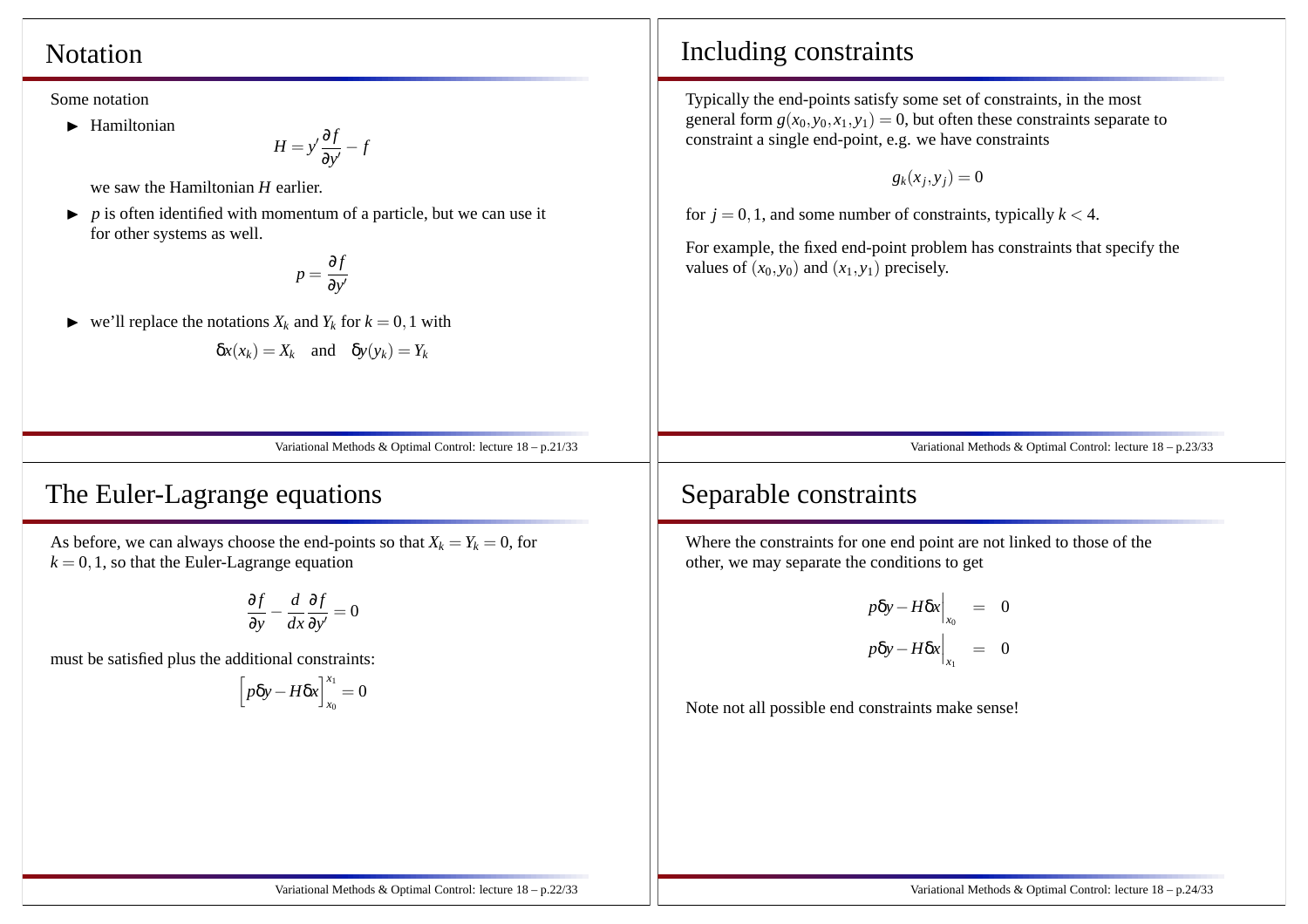# Simple example: fixed *<sup>x</sup>*

We have already considered this condition:

- $\blacktriangleright$   $\delta x = 0$  and  $\delta y \neq 0$
- $\blacktriangleright$  conditions

$$
p\delta y - H\delta x\Big|_{x_i} = 0
$$

reduce down to

$$
p = \frac{\partial f}{\partial y'}\bigg|_{x_i} = 0
$$

at the relevant end points.

 $\blacktriangleright$  that is just the natural boundary conditions we derived earlier

# Simple example: fixed *<sup>y</sup>*

Minimise

$$
F\{y\} = \int_0^{x_1} 1 + y'^2 \, dx
$$

subject to  $y(0) = 1$  and  $y(x_1) = L > 1$ , but with  $x_1$  unspecified.

 $\triangleright$  We could derive the E-L equations, but note that this problem is autonomous (no *<sup>x</sup>* dependence) so

*H* <sup>=</sup> *const*

 $\blacktriangleright$  The free end point at  $x_1$  means that

$$
H\Big|_{x_1}=0
$$

 $\blacktriangleright$  Hence for all  $x \in [0, x_1]$  we have  $H = 0$ 

Variational Methods & Optimal Control: lecture 18 – p.27/33

# Simple example: fixed *<sup>y</sup>*

Imagine <sup>a</sup> problem where we have to ge<sup>t</sup> to <sup>a</sup> fixed state *<sup>y</sup>*, but the point at which that happens is variable, so that

 $\blacktriangleright$   $\delta y = 0$  and  $\delta x \neq 0$ 

 $\blacktriangleright$  conditions

$$
p\delta y - H\delta x\Big|_{x_i} = 0
$$

reduce down to

 $H\bigg|_{x_i}=0$ 

at the relevant end points.

Simple example: fixed *<sup>y</sup>*

Minimise

$$
F\{y\} = \int_0^{x_1} 1 + y'^2 dx
$$

So

$$
H = y' \frac{\partial f}{\partial y'} - f = 2y'^2 - y'^2 - 1 = y'^2 - 1 = 0
$$

Hence

$$
y' = \pm 1
$$

subject to 
$$
y(0) = 1
$$
 and  $y(x_1) = L > 1$  so we take  $y' = 1$ 

*y* <sup>=</sup> *<sup>x</sup>*+<sup>1</sup>

Variational Methods & Optimal Control: lecture 18 – p.25/33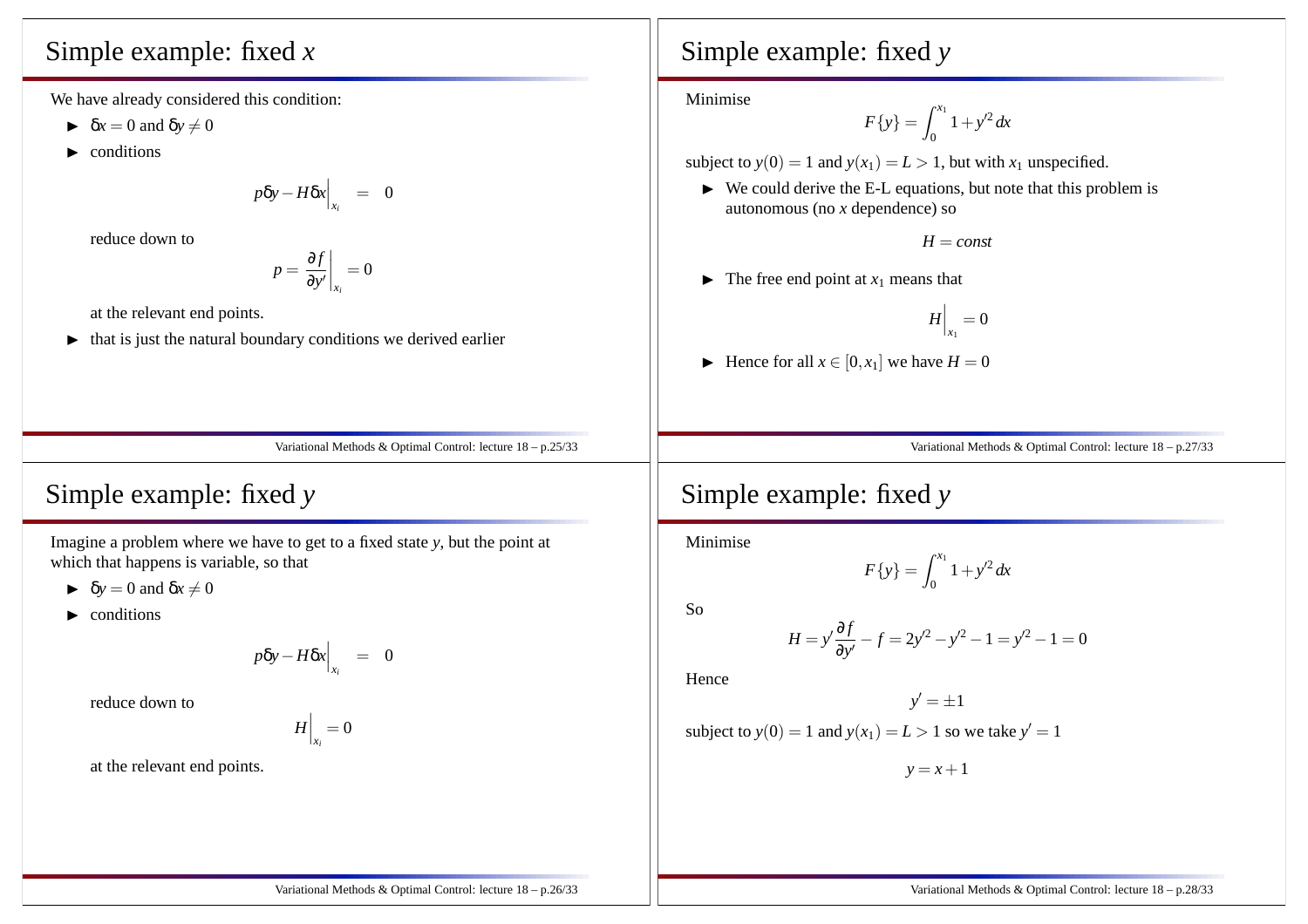Extension to several dep. var.s

$$
F\{\mathbf{q}\} = \int_{t_0}^{t_1} L(t, \mathbf{q}, \dot{\mathbf{q}}) dt
$$

If *<sup>F</sup>* is stationary at **<sup>q</sup>** then it can be shown that the Euler-Lagrange equations

$$
\frac{d}{dt}\frac{\partial L}{\partial \dot{q}_k} - \frac{\partial L}{\partial q_k} = 0
$$

for  $k = 1, ..., n$  and that at the end points  $t_0$  and  $t_1$ 

$$
\sum_{k=1}^{n} p_k \delta q_k - H \delta t = 0
$$
 where  $p_k = \frac{\partial L}{\partial \dot{q}_k}$  and  $H = \sum_{k=1}^{n} \dot{q}_k p_k - L$ 

Variational Methods & Optimal Control: lecture 18 – p.29/33

#### Simple Example

Find extremals of

$$
F\{\mathbf{q}\} = \int_0^1 \left(\dot{q}_1^2 + (\dot{q}_2 - 1)^2 + q_1^2 + q_1 q_2\right) dt
$$

for  $\mathbf{q}(0) = \mathbf{q}_0$  and  $\mathbf{q}(1)$  free, i.e., we can finish anywhere on the plane  $t = 1$ .

The Euler-Lagrange equations are

$$
2\ddot{q}_1 - 2q_1 - q_2 = 0
$$
  

$$
2\ddot{q}_2 - q_1 = 0
$$

#### Simple example

As earlier we can combine the E-L equations to ge<sup>t</sup>

$$
4q_2^{(4)} - 4\dot{q}_2 - q_2 = 0
$$

which has solutions in the form

$$
q_2(t) = c_1 e^{\mu_1 t} + c_2 e^{\mu_2 t} + c_3 \cos(mt) + c_4 \sin(mt)
$$

where

$$
\mu_1, \mu_2 = \pm \sqrt{\frac{1}{2} + \frac{1}{\sqrt{2}}}
$$
  

$$
\mu_3, \mu_4 = \pm \sqrt{\frac{1}{2} - \frac{1}{\sqrt{2}}} = \pm im
$$

Variational Methods & Optimal Control: lecture 18 – p.31/33

#### Simple example

Natural boundary conditions

$$
\sum_{k=1}^n p_k \delta q_k - H \delta t \Bigg|_{t=1} = 0
$$

but  $t = 1$  is fixed at the RHS, so  $\delta t = 0$ , and we can vary  $q_k$  independently, so we can take any combination of  $\delta q_k = 0$ , and hence all of the  $p_k = 0$  at  $t = 1$ , i.e.,

$$
p_k|_{t=1} = \frac{\partial L}{\partial \dot{q}_k} = 0
$$

Variational Methods & Optimal Control: lecture 18 – p.32/33